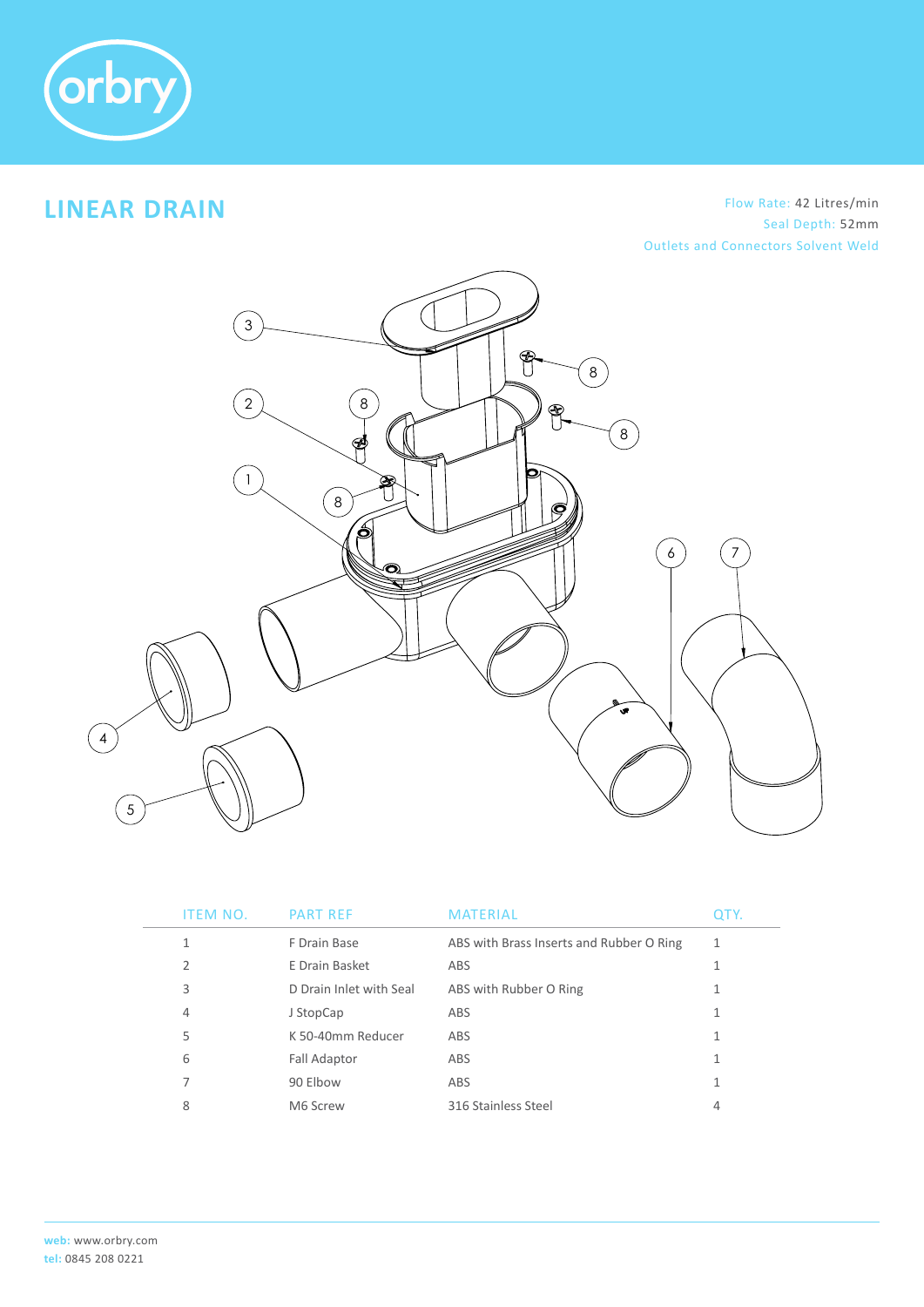

# **DRAIN BASE**

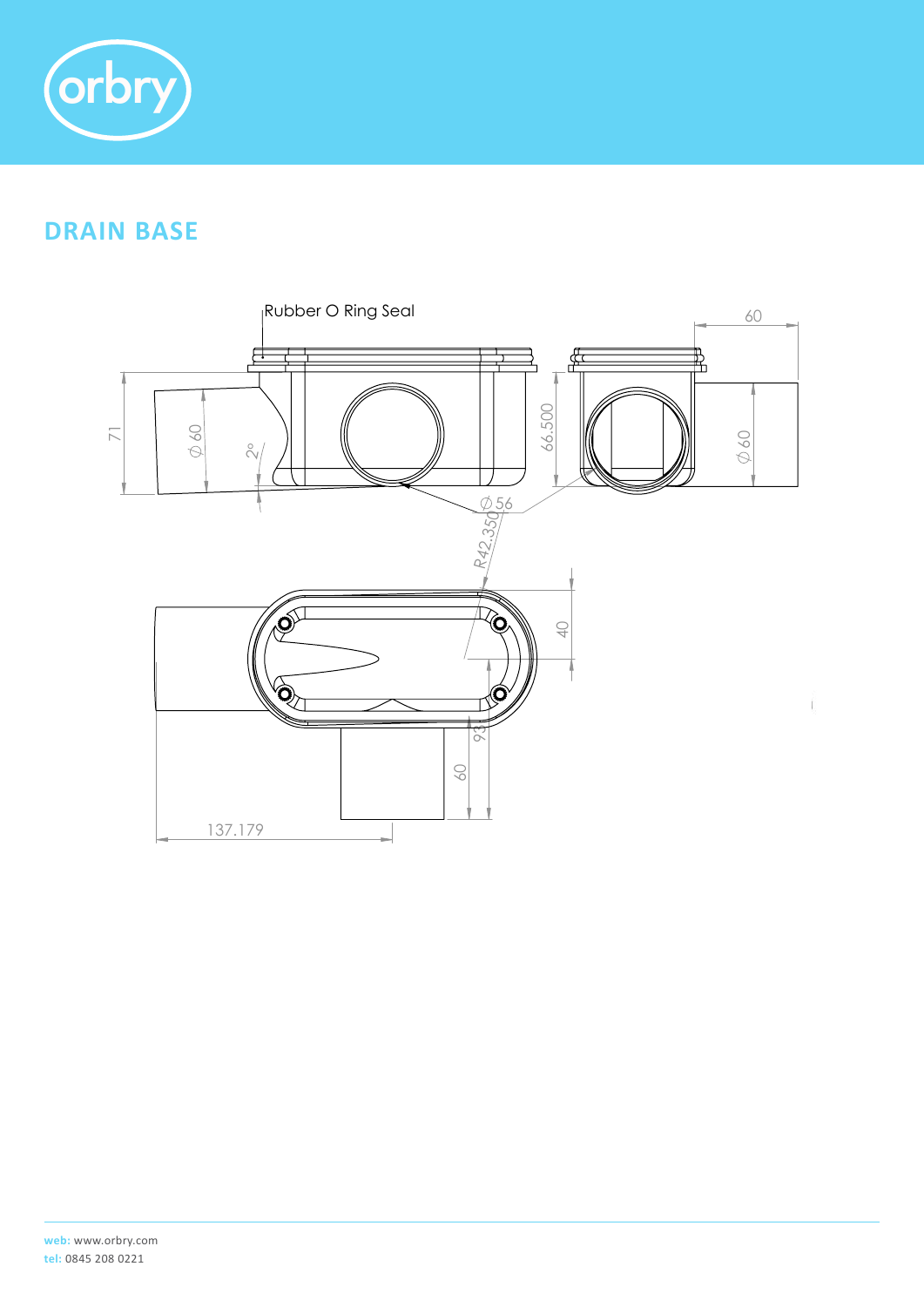

### DRAIN INLET WITH O RING



#### DRAIN BASKET



#### INLET ASSEMBLY

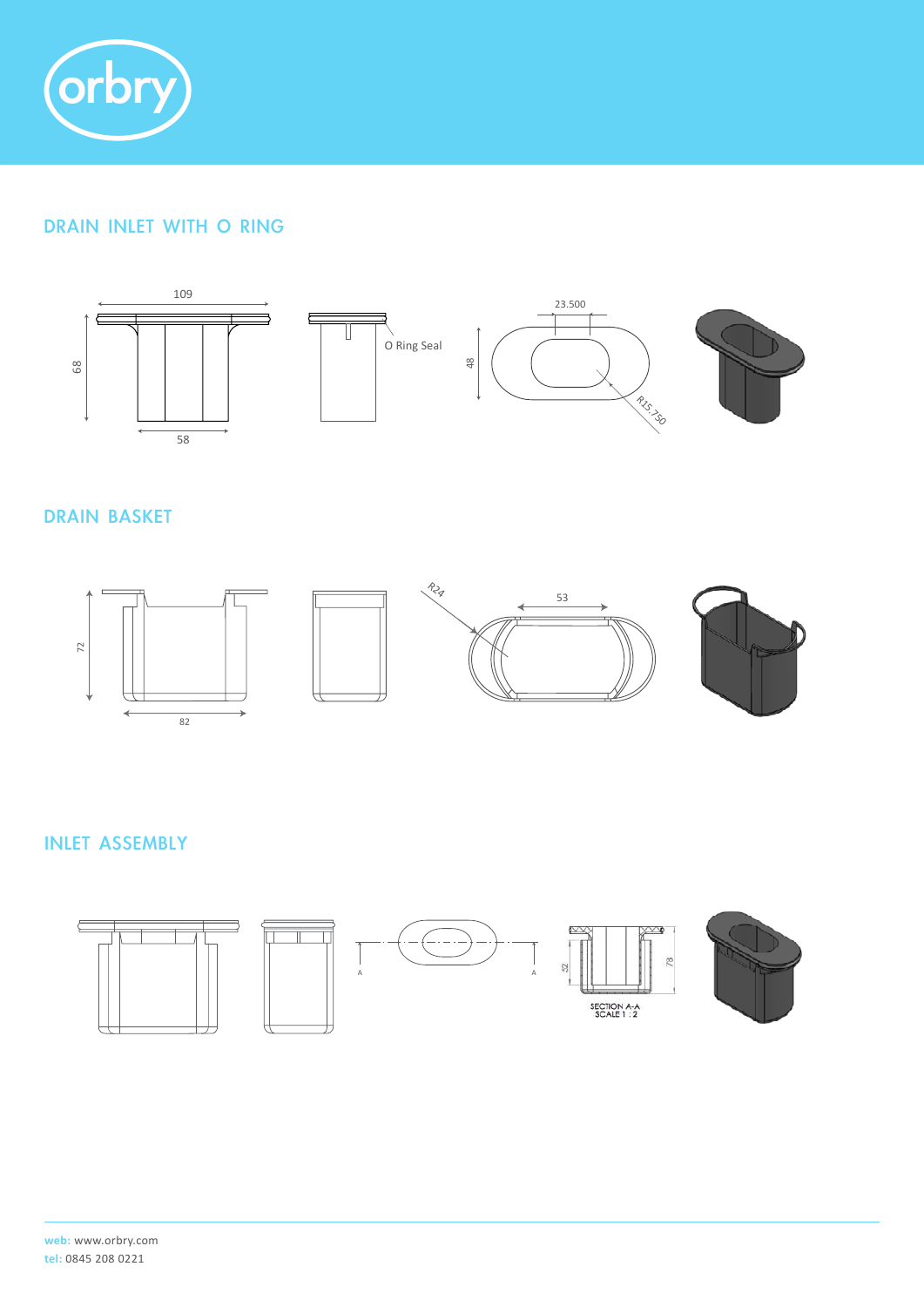

### STOP CAP



#### REDUCER



#### FALL ADAPTOR